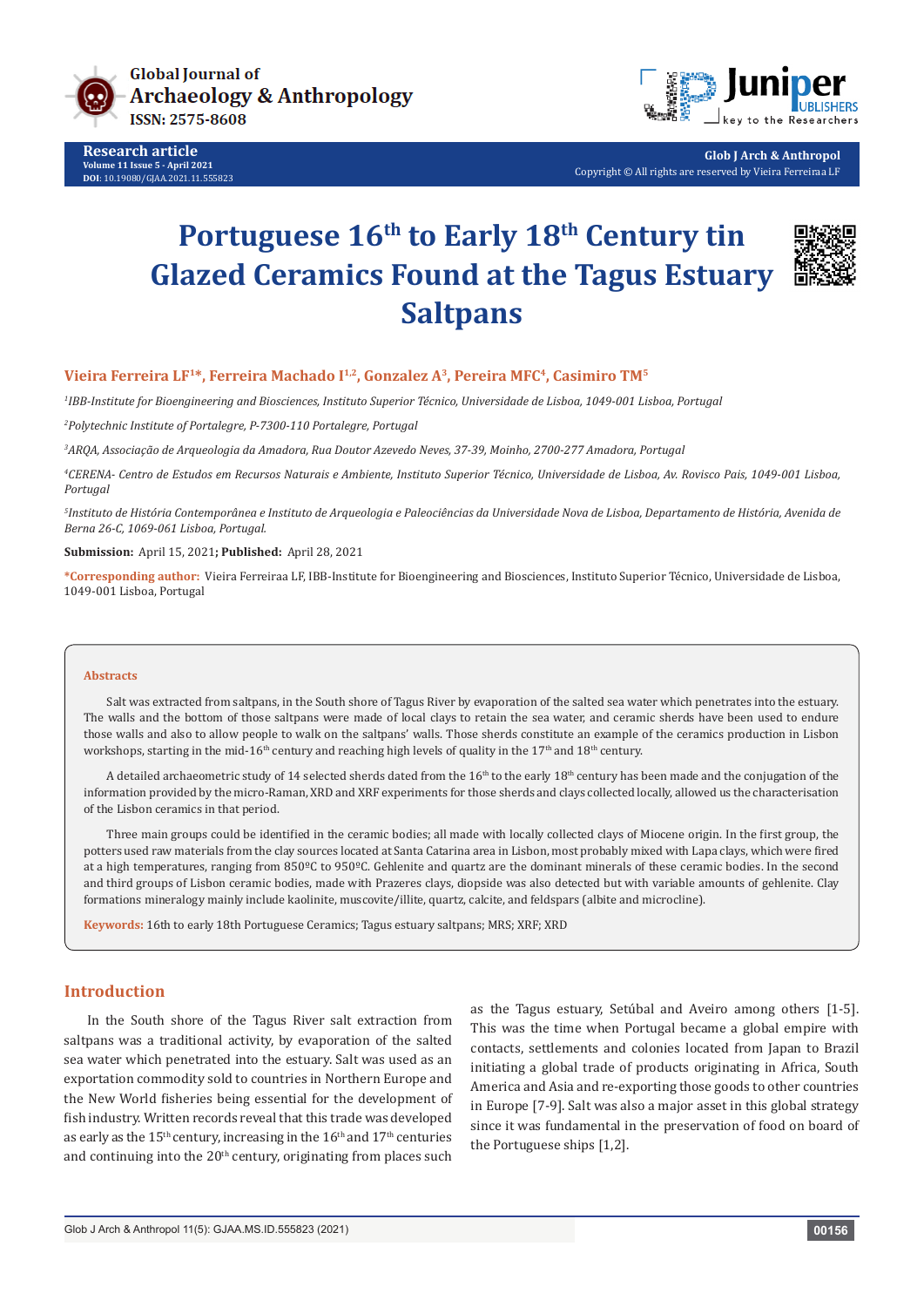This paper studies 14 sherds found in the saltpans' walls dated from the  $16<sup>th</sup>$  to the  $17<sup>th</sup>$  century (or early  $18<sup>th</sup>$ ). This was the criterion of selection. The collection of finds recovered in the saltpans corresponds to thousands of sherds dated from this period thus the selection will permit the study of the evolution of production from its early stages to a consolidated industry in the 17<sup>th</sup> century and its progressive decline in late 18th century when industrial productions will start to occupy their place in the city. No sherds of industrial production were included in this paper and all the 14 sherds were manufactured in traditional pottery workshops.

# **Tin glaze ware production**

Portuguese tin and lead glaze wares dating from the 16<sup>th</sup> to the

 $18<sup>th</sup>$  century were studied in detail by Tânia [4,5,6], establishing an accurate chrono-stylistic evolution based on shape and decoration, determining six production moments, in this way helping archaeologists for studies in post-medieval archaeological contexts.

Although tin and lead glaze wares were made in three different areas of the country (Lisbon, Coimbra and Vila Nova), the major production centre, responsible it seems for at least half the Portuguese production, was Lisbon. Decorative influences from Europe and the East created unique aesthetic patterns distributed to several places around the world. Decorations were not static and since the early  $16<sup>th</sup>$  century until the early  $20<sup>th</sup>$  century these are in a constant change.



Figure 1: Representative examples of the decorative patterns of the Portuguese ceramics from the 16th to the early 18th century, presented by chronologic order.

How to cite this article: Vieira Ferreira LF, Ferreira Machado I, Gonzalez A, Pereira MFC, Casimiro TM. Portuguese 16<sup>th</sup> to Early 18<sup>th</sup> Century tin Glazed Ceramics Found at the Tagus Estuary Saltpans. Glob J Arch & Anthropol. 2021; 11(5): 555823. DOI: [10.19080/GJAA.2021.11.5558](http://dx.doi.org/10.19080/GJAA.2021.11.555823)23 **00157**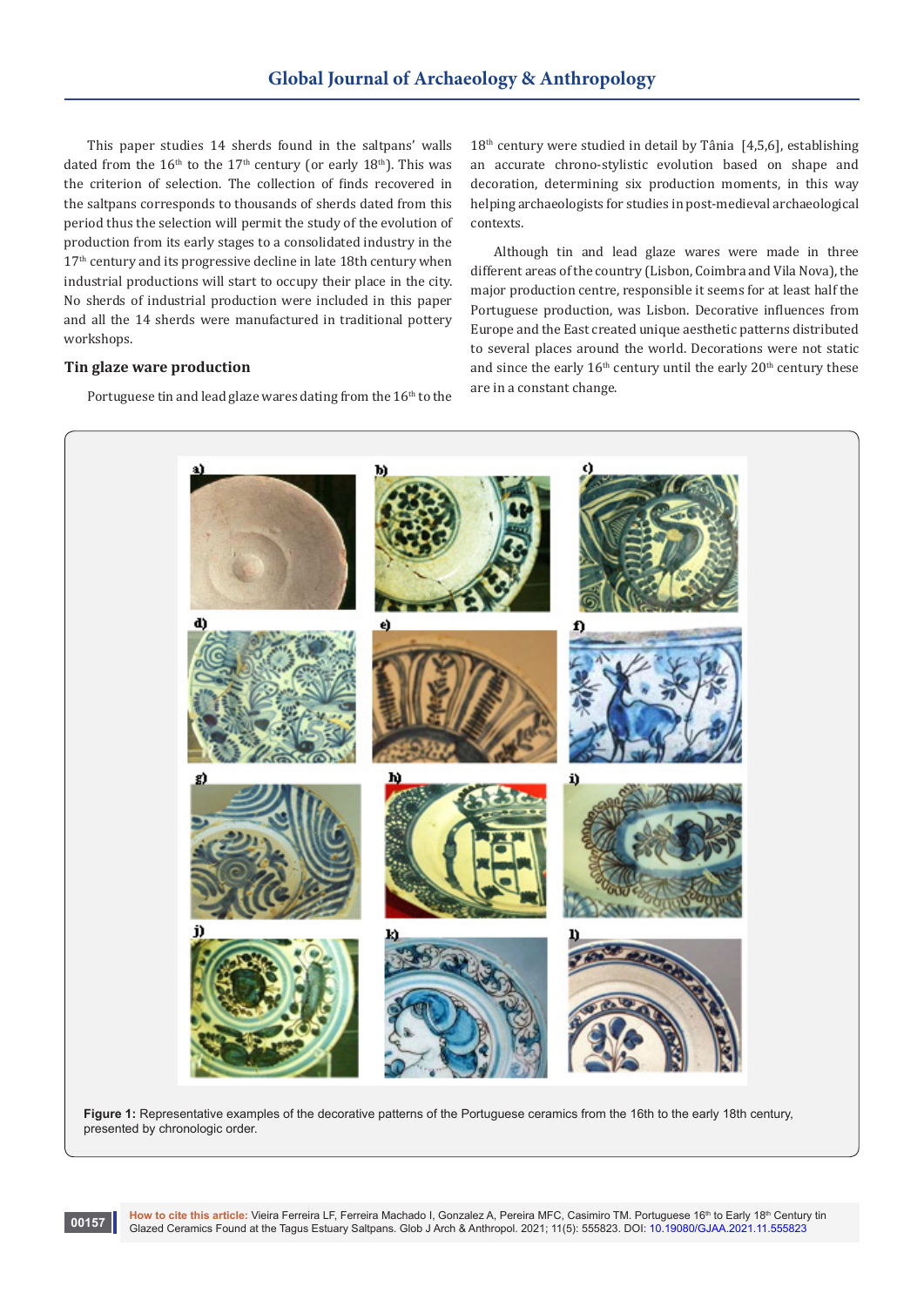In the  $16<sup>th</sup>$  – early  $18<sup>th</sup>$  century period that this paper focus on, Lisbon would dictate these changes and would influence the production in the other two production sites. This means that despite the possibility of recognizing the production of different centres there is a general Portuguese style. Figure 1 summarizes the decorative patterns' evolution from  $16<sup>th</sup>$  to early  $18<sup>th</sup>$  century Lisbon productions: a) is a white tin glazed dish with recessed bottom, made in the  $16<sup>th</sup>$  century b) is also a plate from the  $16<sup>th</sup>$ century, in a moment when blue starts to be used in decoration; c) was produced from about 1570 to 1640, and corresponds to blue on white frames with geometrical decoration; d) was produced in the beginnings of the  $17<sup>th</sup>$  century. These plates were a copy of the Ming porcelain plates, which were imported from China by the Portuguese merchants, being quite common is Lisbon in those days; e) is a blue on white floral fern decoration, produced somewhere between 1635 and 1660; f) corresponds to a first moment of manganese pigment use with "fine drawings" of Chinese inspiration; g) is a plate decorated with concentric circles, produced somewhere between 1640 and 1710; h) corresponds to blue on white lace decoration produced in the 1650 to 1720 period; i) during the same period some of these laces were outlined with manganese pigment; j); manganese pigment was also used to outline other motifs of oriental inspirations such as aranhões 1660-1700; k) blue and purple on white with a baroque garland in the rim 1660-1720; l) blue and purple could also be used to draw beads between 1660 and 1760.

Following previous work on the topic of Portuguese ceramics produced in the  $16<sup>th</sup>$  and  $17<sup>th</sup>$  centuries [10-13]. we present now new data, aiming further insights in the spectroscopic characterization of the glazes, pigments and ceramic bodies of the Lisbon pottery in the above referred period. Non-destructive or micro-destructive techniques were used as our main tools, namely: micro-Raman spectroscopy (MRS), X-Ray Fluorescence Emission (XRF) and X-Ray Diffraction (XRD). Raw materials (clays) were collected from different locals in Lisbon, namely from Santa Catarina, Santos-o-Velho, Prazeres and also Lapa area (not far from Prazeres), all of Miocene origin. These sources are located in the western area of Lisbon [14]. The mineralogical and elemental contents of the clays were evaluated and compared, as collected and also after firing in an electric furnace (at 750ºC, 850ºC and 950ºC for 8 hours).

## **Archaeological Context**

Built as early as the  $15<sup>th</sup>$  century the Tagus River saltpans continued to be explored until early 20<sup>th</sup> century. Nowadays, these are in most cases abandoned and the walls suffered great erosion and subsequent destruction. Without the proper supervision the stone boulders are widely visible and small sherds of tin glazed pottery, redwares, porcelain, Italian majolica, glass, ceramic pipes, and many other ceramic objects are outcropping to the surface. These are fundamental in understanding when these saltpans were constructed and how these were maintained over time, a period which ranges from the Middle Ages to a contemporary chronology. Saltpans in the Tagus estuary are known to exist at least since the Roman period. Fish products were one of the main activities of this area and salt is fundamental in its production [15]. At least since the Middle Ages saltpans were built by raising earth clay walls and creating square "tanks" where the salted water would evaporate. To increase the building strength of those clay walls medium sized stones and ceramic sherds were mixed into the clay. These materials ensure construction workability and contribute to improve the structural resistance of the saltpans' walls, also allowing the circulation of people and carts so the salt could be recollected. Due to the proximity of Lisbon, one of the major production centers of various types of ceramics objects in medieval and early modern age, most ceramic sherds used in saltpans' construction were produced in Lisbon. Although this paper focuses on tin glaze wares, the ceramics found within the saltpans' walls are variable. Coarse wares and lead glazed wares produced in the Tagus estuary area, as well as imported objects from China and other European countries are also found.

The sherds used in the consolidation of the saltpans' walls seem to originate not directly from workshops but from domestic garbage. Lisbon ceramics were widely consumed all over the country and especially in the River Tagus area. The variability of the collection with different types of quality, decorations and forms over a long period of times suggests its origin from boulders assemblages. It is an interesting debate trying to understand how these were taken into the saltpans area since no dwellings exist nearby. These may have come from the nearby villages of Montijo or Barreiro or most likely from Lisbon. The transport of domestic garbage from Lisbon into the south margins of the river, getting rid of the undesirable waste, is a well-known practice since medieval times.

Archaeologists from Moita municipality often monitor the saltpans' erosion and recover the ceramic fragments used in the saltpans construction. Figure 2 shows a schematic map indicating the location of the referred saltpans (6 and 7), main villages around the saltpans and Lisbon city itself. Also the location of several clay sources and kilns North and South of Tagus River (in use from the  $16<sup>th</sup>$  to the early  $18<sup>th</sup>$  centuries) is pointed [13].

## **Geological Context**

The Lisbon region presents two main different geological areas: one is located North of Tagus River, with Cretaceous, Paleogenic (basalt complex of Lisbon) and Neogenic (Miocene) formations [14,16-18]. South of Tagus River also some Miocenic outcrops can be found. However this second region is quite different from the first one, and corresponds to an area of Pliopleistocene deposits. It should be emphasized that in the Lisbon region, Miocene clays can be found North and South of Tagus River, while Pliocene clays only exist South of Tagus River [14,16-18]. Further details on the geological context for the Lisbon ceramics can be found in references [16,17].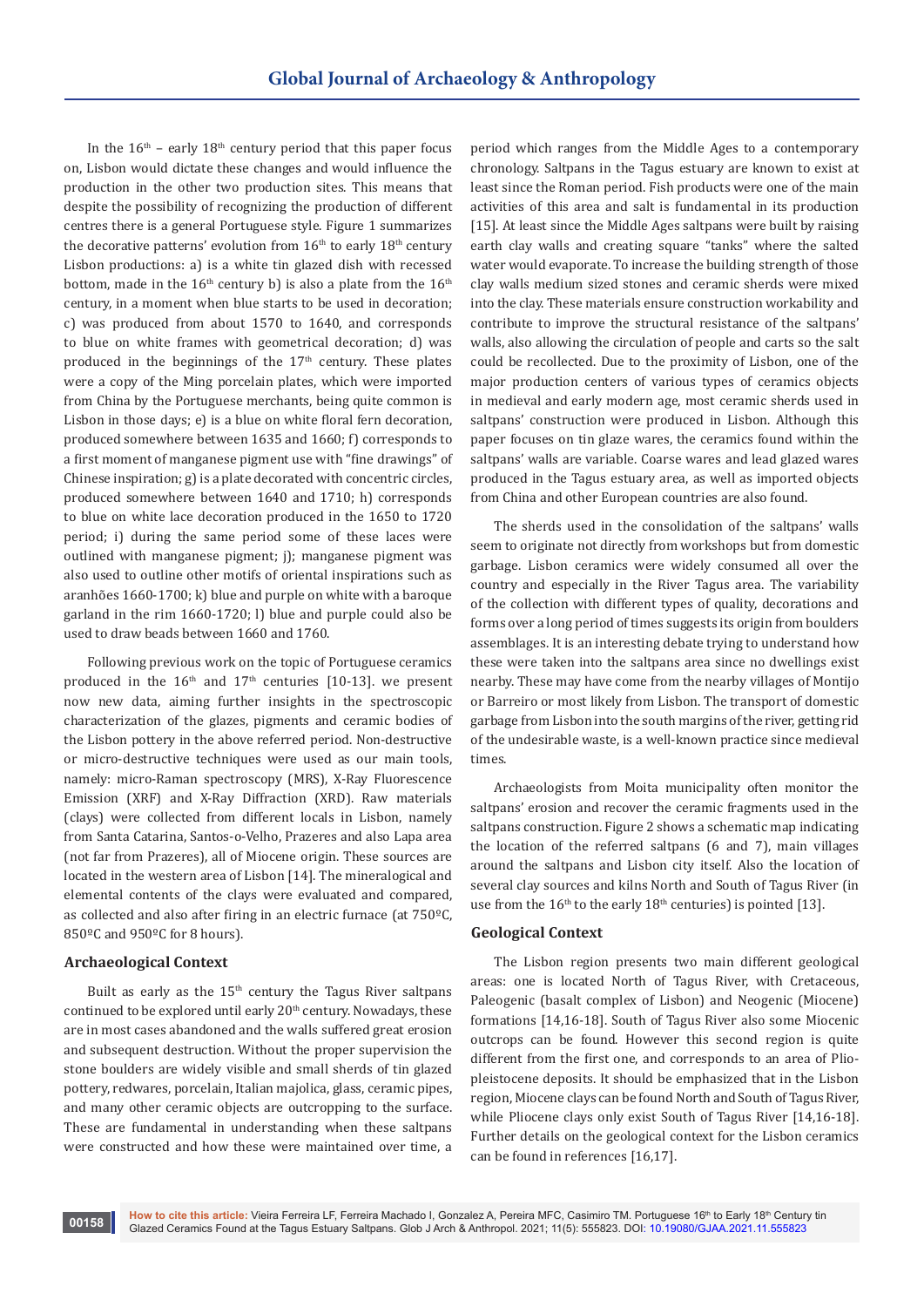

Lisbon clay sources are traditionally grouped as West Lisbon and East Lisbon, for white or red clays respectively [14]. In Lisbon area, we collected clays in the areas of Prazeres, Sant'Ana à Lapa (Lapa parish), Santos-o-Velho, Santa Catarina and Travessa dos Oleiros, all of them in the West Lisbon. These raw materials were used since the  $16<sup>th</sup>$  century [13,14,19-22].

# **Materials and Methods**

## **Samples**

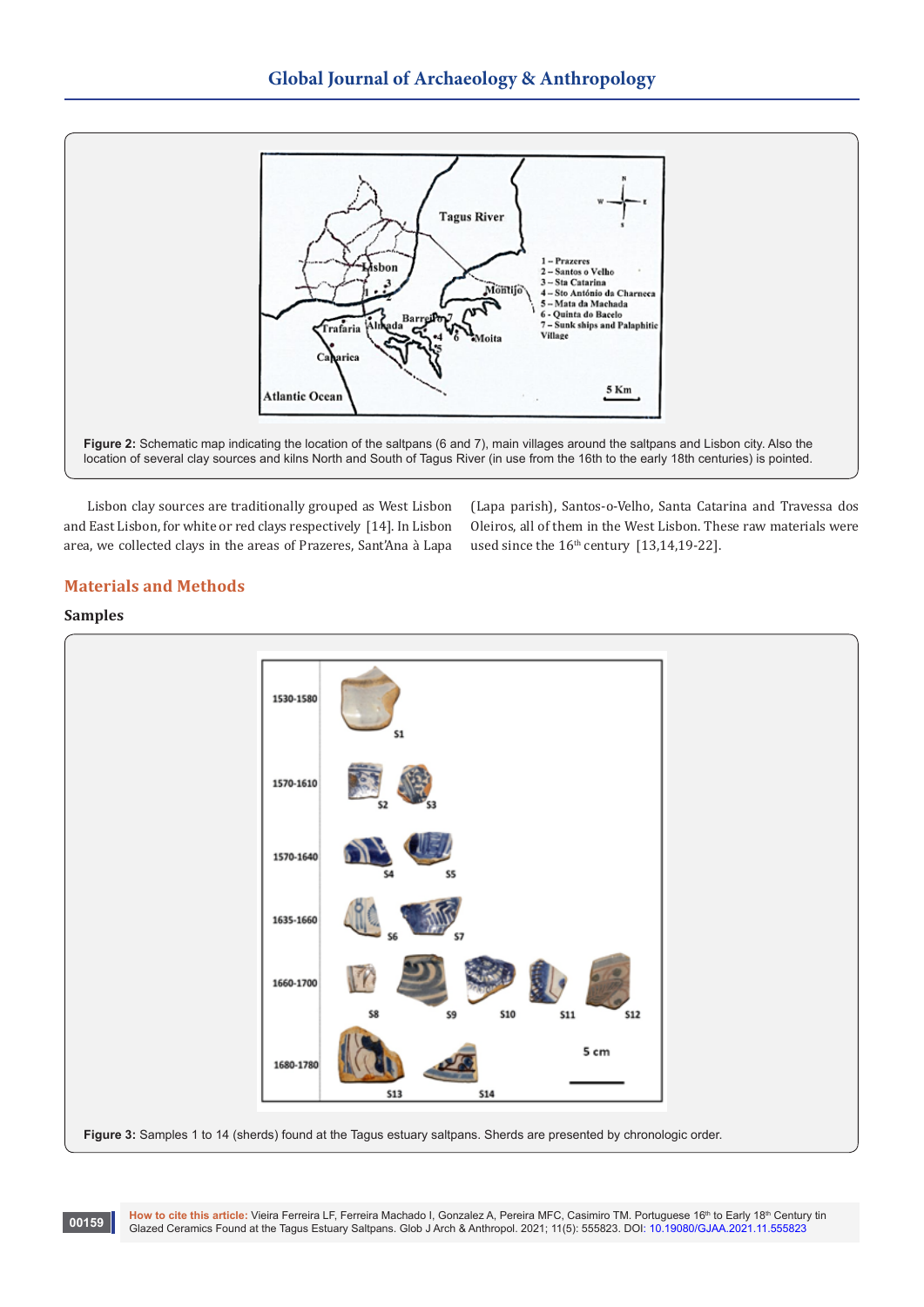In this study we present results for 14 pottery sherds, shown in Figure 3, and labelled as S1 to S14. Most sherds present a yellowish/greyish ceramic body, with the exception of S3 and S10 that present a more reddish hue. In all cases a lead glaze was used. The oldest ceramics exhibit a white or blue on white surface decoration. Only after the middle of the  $17<sup>th</sup>$  century the purple colour was introduced in the pottery decoration in the Lisbon workshops.

## **Experimental Techniques under use**

The XRD experiments, micro-Raman, and XRF spectroscopies and details regarding the firing procedures of the collected clays are described in previous publications of our group [10-

## 13,16,17,22,23].

## **Results and Discussion**

# **XRD studies**

XRD technique has provided relevant information on the mineralogical composition of the 14 sherds under investigation, which was crossed with the Raman data, allowing us to correlate the clay sources with the ceramic bodies' mineral compositions for all the Lisbon sherds collected from the Tagus estuary saltpans. All diffractograms are normalized to the quartz peak at  $2\theta = 21.0$ (constant intensity), to allow comparisons of the relative amounts of all the other minerals. The main XRD peaks observed for each sample are presented in Table 1.

**Table 1:** XRD main peaks used to identify the minerals in the diffractograms of samples S1 to S14.

| Quartz - Q, SiO <sub>.</sub> , $2\theta$ = 21.0, 26.7, 36.7, 46.0, 50.2, 60.0, 64.1, 68.2,                                                    |
|-----------------------------------------------------------------------------------------------------------------------------------------------|
| Gehlenite - G, (CaO), Al, O, SiO,, 20 = 16.2, 17.6, 24.3, 29.3, 31.4, 37.2, 44.5, 52.2, 61.3,                                                 |
| Andradite - A, Ca <sub>2</sub> Fe <sup>3+</sup> <sub>2</sub> (SiO <sub>4</sub> ) <sub>2</sub> , 20 = 20.9, 29.6, 33.3, 36.5, 46.5, 55,0 57.1, |
| <i>Microcline</i> - Mic, K Al $Si_2O_0$ , 20 = 20.9, 25.7, 27.5, 42.0, 50.8,                                                                  |
| <i>Muscovite</i> - M, KAI <sub>2</sub> (Si <sub>3</sub> AI)O <sub>10</sub> (OH) <sub>2</sub> , 2 $\theta$ = 8.8, 17.8, 19.8, 26.7, 45.3,      |
| <i>Calcite</i> - CC, CaCO <sub>2</sub> , $2\theta = 23$ , 29.4, 47.5,                                                                         |
| Anorthite - An, CaOAl <sub>2</sub> O <sub>3</sub> (SiO <sub>2</sub> ) <sub>2</sub> , 2 $\theta$ = 22, 27.5, 27.9,                             |
|                                                                                                                                               |

## **Ceramic Bodies**

**00160**

Figure 4 shows the three XRD pattern main types of ceramic bodies detected in the sherds under study.



**Figure 4:** Representative XRD patterns for ceramic bodies of the pottery sherds from the Tagus estuary saltpans: (i) Type 1, sample S10 (laces); (ii) Type 2, sample S14 (dots); (iii) Type 3 sample S6 (Ming type). XRD peaks: Quartz (Q), Anorthite (An), Diopside (D), Gehlenite (G), Andradite (A), and Microcline (Mic).

How to cite this article: Vieira Ferreira LF, Ferreira Machado I, Gonzalez A, Pereira MFC, Casimiro TM. Portuguese 16<sup>th</sup> to Early 18<sup>th</sup> Century tin Glazed Ceramics Found at the Tagus Estuary Saltpans. Glob J Arch & Anthropol. 2021; 11(5): 555823. DOI: [10.19080/GJAA.2021.11.5558](http://dx.doi.org/10.19080/GJAA.2021.11.555823)23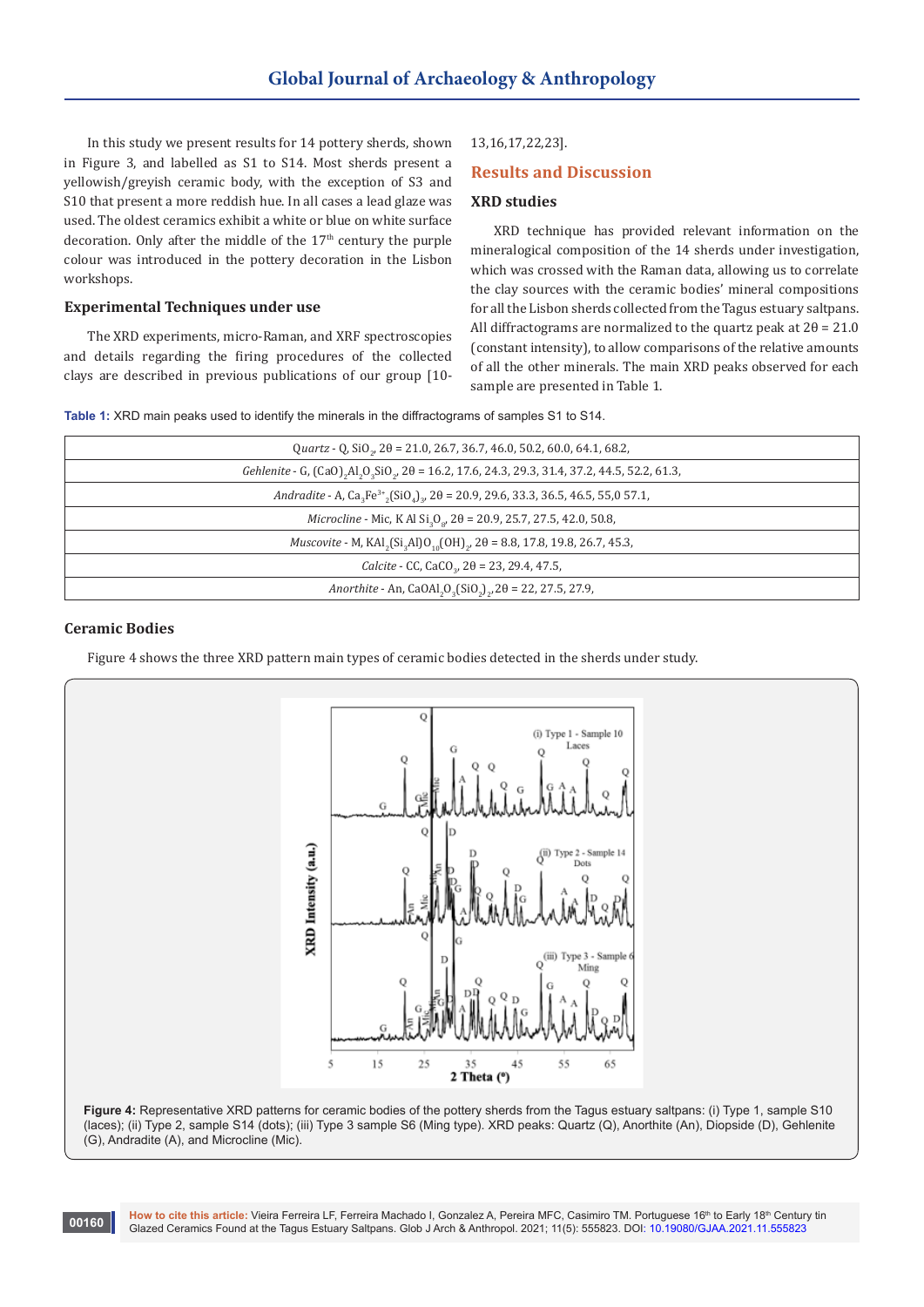Type 1 ceramic pastes, curve (i) of Figure 4, exhibit quartz, gehlenite, andradite and microcline as major mineral components. Quartz (Q, SiO $_2$ ) was the major component, but also huge amounts of gehlenite a calcium alumino-silicate (G,  $(GaO)_2Al_2O_3SiO_2$ ), andradite (A,  $Ca_3Fe^{3+}(SiO_4)_3$ ), a calcium and iron silicate, microcline, a potassium alumino-silicate (Mic, K Al  $\mathrm{Si}_3\mathrm{O}_8$ ) were detected in the diffractograms. Gehlenite formation indicates firing temperatures (Tf) above  $\sim 800^{\circ}$ C. The non-existence of muscovite, (M, KAI<sub>2</sub>(Si<sub>3</sub>AI)O<sub>10</sub>(OH)<sub>2</sub>), indicates Tf above ~850ºC, as we have shown before in [16]. Seven samples from Figure 3 are Type 1, namely S1, S2, S4, S7, S8, S9 and S10. Non presence of  $cal$ calcite (CC, CaCO<sub>3</sub>) implies also Tf ≥ 850ºC [24].

Type 2 ceramic pastes, shown in curve (ii) of Figure 4, evidence several major differences from Type 1, namely the presence of anorthite (An,  $CaOAI_{2}O_{3}(SiO_{2})_{2}$ ) and also of very large amounts of diopside, (D, CaMgSi $_2$ O<sub>6</sub>), a calcium and magnesium silicate, in this way establishing a clear difference from Type 1 ceramics. The presence of diopside requires the existence of magnesium in the raw materials and also firing temperatures above  $\sim$ 850 $^{\circ}$ C [16,17,24]. Finally, the large amounts of anorthite shown in curve (ii) of Figure 4 are an evidence for very high firing temperatures in the kiln (above  $\sim$ 900°C - 950°C) and also of long-lived firing [16,17,24]. The high amounts of diopside are the main feature of Type 2 ceramic pastes. At the same time small amounts of gehlenite can also be detected, as well as microcline and andradite, the latter one in smaller quantities when compared with Type 1 case. Only two samples from Figure 3 are Type 2, namely S3 and S14.

Type 3 ceramic pastes (curve (iii) of Figure 4), show a similar mineral composition as Type 2, but in this case the amount of the detected gehlenite is significantly larger than the one existing in Type 2 ceramics, while the amount of diopside decreases. Most probably this means that the clay source for Type 2 and Type 3 ceramics is the same and it was the variation in the magnesium and calcium contents in the initial raw materials, corresponding to local stratigraphical facies variations, that establishes the differences in the final mineral compositions obtained after firing the pottery in the kilns of the pottery workshops (diopside requires magnesium to be formed and gehlenite requires more calcium [13]. The kiln temperature needed for gehlenite formation (≥ about 800ºC) is slightly lower than that needed for diopside formation. Again the absence of muscovite in both cases implies firing temperatures above ~850ºC. Six samples from Figure 3 are type 3, namely S5, S6, S11, S12 and S13.

The study of the diffractograms of the Lisbon clays used to produce all these ceramics was therefore mandatory and we will now present it. It points to clays collected in Lisbon from Travessa dos Oleiros (at Santa Catarina area) for Type 1 ceramics, and for Prazeres clays for Type 2 and Type 3 ceramics.

## **Collected Clays**

Diffractograms of the Travessa dos Oleiros clays as collected are presented in Figure 5 (Curve (i)), and also of the same clays after firing at 850ºC for 8 h in an electric furnace (Curve (ii)). Travessa dos Oleiros clays were collected in an area where a 16<sup>th</sup>-17<sup>th</sup> century pottery workshop existed, in the Santa Catarina area [22]. In the case of curve (i) calcite was detected and this mineral exists in the Travessa dos Oleiros clays in very large amounts. These clays also exhibit microcline, muscovite and quartz. Muscovite is a phyllosilicate, common in many clays in the Lisbon area. After firing at 850ºC new minerals were formed, with special relevance to gehlenite. Andradite and lime (L, CaO) could be detected in this sample immediately after the heating process. Water (humidity) reacts with lime, and this component disappears from the pastes easily.

The influence of the kiln's temperature in the disappearance of muscovite in the heated samples was studied before [16]. and always occurs totally for temperatures above ~850ºC. The thermal decomposition of the calcium carbonate originated the formation of lime, by  $\mathsf{CO}_2$  release. Since CaO is highly reactive with water, it can easily disappear by forming the calcium hydroxide after reacting with water. No calcium carbonate was found, meaning that carbonation (reaction of lime with  $\mathsf{CO}_2$  to reform Calcite) is certainly negligible in the present case.

In the case of the diffractogram of curve (iii), from Prazeres clays as collected, one should point the existence of kaolinite, (K,  $\text{Al}_2\text{Si}_2\text{O}_5(\text{OH})_4$ ), and also exhibits albite (Alb, NaAl $\text{Si}_3\text{O}_8$ ), which only exists in much smaller quantities in the Travessa dos Oleiros clay. After firing at 950ºC, curve (iv) of Figure 5, we were able to detect the formation of anorthite and diopside, but no formation of mullite (3Al<sub>2</sub>O<sub>3</sub> 2SiO<sub>2</sub> or 2Al<sub>2</sub>O<sub>3</sub> SiO<sub>2</sub>). This temperature selection was justified because it allows the formation of anorthite and diopside, but not of mullite [24,25] as we could observe in this study. However, one can see that large amounts of anorthite were formed after firing, while the peaks for muscovite, kaolinite and albite disappeared. Also studying different samples from the clay source of Prazeres, we could observe the formation of different relative amounts of diopside and gehlenite. All these data point to the use of Prazeres clays for Type 2 or Type 3 ceramic bodies, and also shows that the temperature of the kilns had not exceeded 950ºC.

#### **Raman micro spectroscopic studies**

## **Coloured pigments of the sherds' surfaces:**

The Raman spectra obtained for the different colours of the glazed surfaces for sherds S1 to S14 are presented in Figure 6 (i) to (vii), while the data for ceramic pastes (analysed as powders removed from the sherds) are presented in Figure 7 (i) to (vi).

Curve (i) in Figure 6 was obtained from the white glaze of sample S1, a sherd from a 16<sup>th</sup> century plate. The bending band of SiO<sub>2</sub> ( $\delta_{\rm Si-O}$ ) exhibits a maximum at 462 cm<sup>-1</sup> and the stretching band ( $v_{\rm{eq}}$ ) at 996 cm<sup>-1</sup>. Clearly this latter value indicates a lead based glaze [25,26]. The ratio of the bending band area relative to the stretching band is about 0.5, pointing to a relatively low temperature of the kiln, about 800 °C [25]. This value is in accordance with the formation of gehlenite as XRD studies presented before indicated.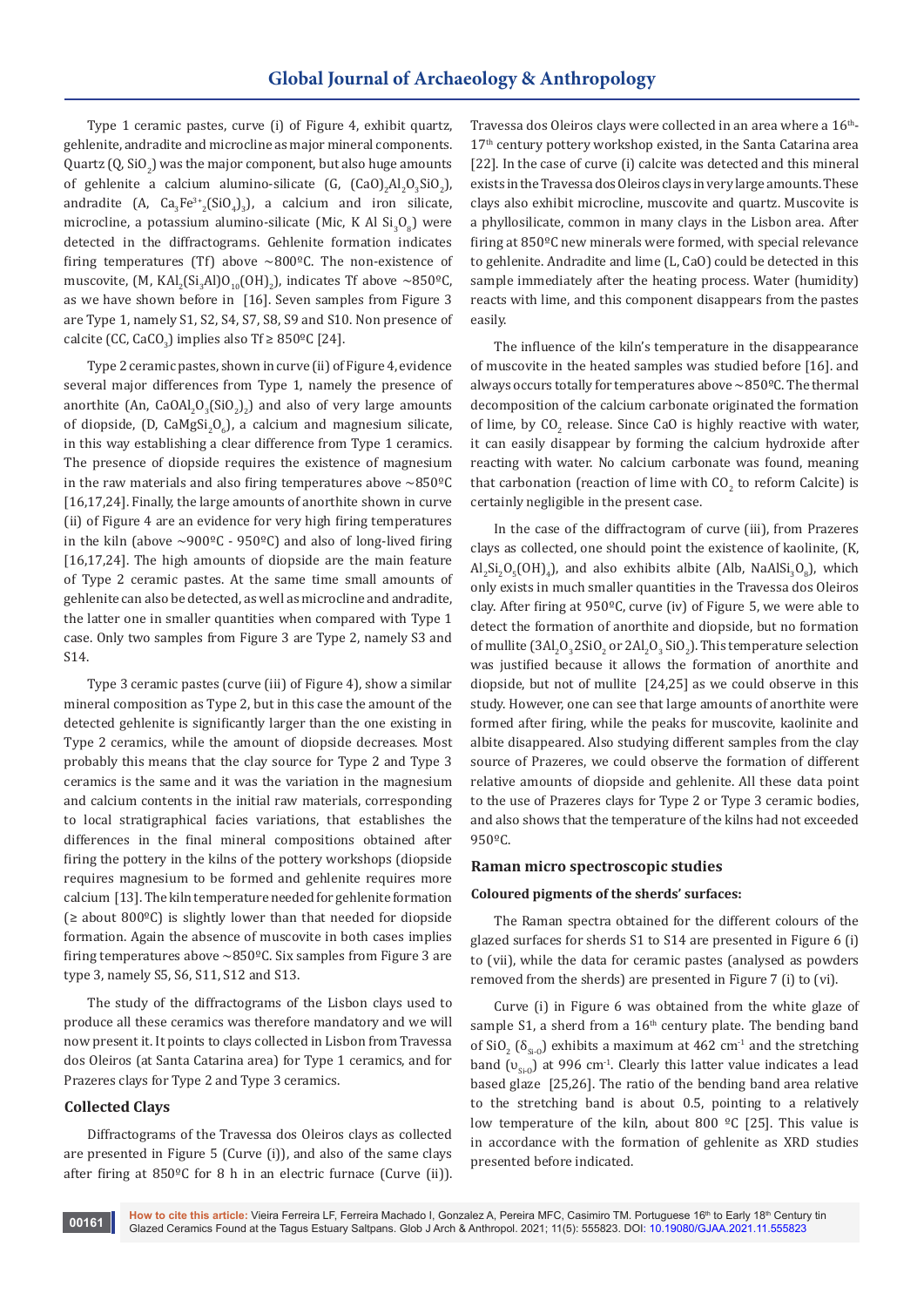



**Figure 5:** Diffractograms for clays collected in the western region of Lisbon: (i) Travessa dos Oleiros clay, as collected from the clay source; (ii) Travessa dos Oleiros clay, fired at 850ºC for 8 hours; (iii) Prazeres clay, as collected from the clay source; (iv) Prazeres clay, fired at 950ºC for 8 hours. XRD peaks: Quartz (Q), Gehlenite (G), Diopside (D), Anorthite (An), Albite (Alb), Microcline (Mic), Lime (L), Calcite (CC), Kaolinite (K) and Muscovite (M).



**Figure 6:** Raman spectra from the glazed surface of the sherds from Tagus estuary saltpans. (i) Sherd S1, white glaze; (ii) Sherd S2, blue glaze; (iii) Sherd S6, white glaze; (iv) Sherd S6, blue glaze; (v) Sherd S10, white glaze, (vi) Sherd S14, purple glaze; (vii) Sherd S13, purple glaze. Tin oxide (T), Quartz (Q), Anatase (Ant), Cobalt silicate (Co), Microcline (Mic), Hausmannite (Hs) and Carbon Black (CB).

How to cite this article: Vieira Ferreira LF, Ferreira Machado I, Gonzalez A, Pereira MFC, Casimiro TM. Portuguese 16<sup>th</sup> to Early 18<sup>th</sup> Century tin Glazed Ceramics Found at the Tagus Estuary Saltpans. Glob J Arch & Anthropol. 2021; 11(5): 555823. DOI: [10.19080/GJAA.2021.11.5558](http://dx.doi.org/10.19080/GJAA.2021.11.555823)23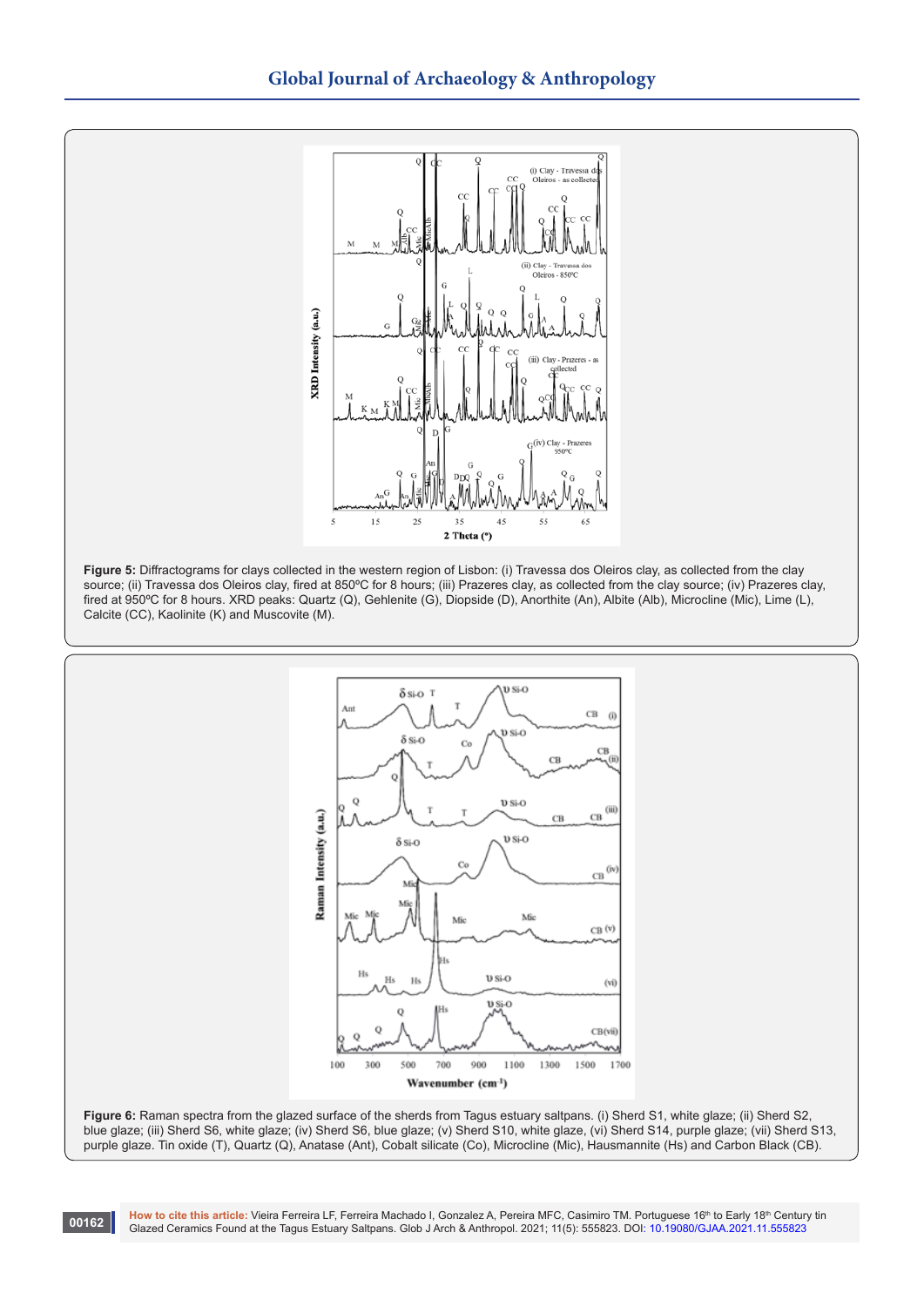

Several peaks located at 632 and 775 cm<sup>-1</sup> could be detected, the main Raman peaks for tin oxide  $(T, SnO<sub>2</sub>)$ , the pigment responsible for the white colour of the glaze. Also the presence of anatase (Ant, TiO<sub>2</sub>, main peak at 143 cm<sup>-1</sup>) should be strength, which may also contribute for the white hue of this glaze.

Curve (ii) in Figure 6 is from sherd S2, blue area of the blue and white decorated plate. The small peak located at 631 cm-<sup>1</sup>, indicates the presence of SnO<sub>2</sub>, and a larger peak at 832  $\text{cm}^{\text{-1}}$ indicates cobalt silicate as the blue pigment included in the glassy matrix, as observed in previous faiences made in Lisbon workshops in the  $16<sup>th</sup>$  and  $17<sup>th</sup>$  centuries [10,11,22,23]. The ratio bending band area/ stretching band area is now about 0.6, pointing again to a relatively low temperature of the kiln, about 850ºC [25].In this case some carbon black was detected as pointed in curve (ii) of Figure 6, the Raman bands located at the long wavenumber part of the spectrum.

Curve (iii) in Figure 6 is from the white glaze of the "Ming" sherd (S6 sample), the peaks at 126, 200 and 462  $cm<sup>-1</sup>$  clearly indicating crystalline silica, in this case quartz. Tin oxide exhibits peaks at  $634$  and  $772 \text{ cm}^3$ . Curve (iv) in Figure 6 is also from the "Ming" sherd, now for the blue glaze. The main feature is the cobalt silicate signature at 829 cm-1.

Curves (v) of Figure 6 was obtained in the white area of

the laces sample (S10), and the presence of microcline (Mic) is clear, and its peaks are superimposed on the bending band and stretching bands of  $\mathop{\rm SiO}\nolimits_2$ .

Curves (vi) and (vii) of Figure 6 were chosen to indicate that the purple colour is due to the presence of a manganese pigment, in this case Hausmannite (Hs, 314, 367, 474 and 657 cm-1 peaks), which can dominate the Raman spectrum (curve (vi) or simply be superimposed on the bending band of SiO2 of the glaze (curve (vii)).

## **i. Ceramic Bodies**

Firing conditions and origins of the pottery sherds from the Tagus estuary saltpans could also be establish using the micro-Raman studies of the ceramic bodies.

Curve (i) of Figure 7 refers to sherd S1, a Type 1 ceramics, and it exhibits microcline and gehlenite. Curve (ii) of Figure 7 refers to another Type 1 ceramics, S2, and in this case it is quartz that could be clearly identified. Curve (iii) is now from sample S8, also a Type 1 Lisbon ceramics. Here it is andradite and gehlenite that can be identified. All these informations match very well with the minerals detected in the diffractogram of the Type 1 ceramic bodies presented before in Figure 4, in this way confirming the mineral identifications provided by the diffractograms.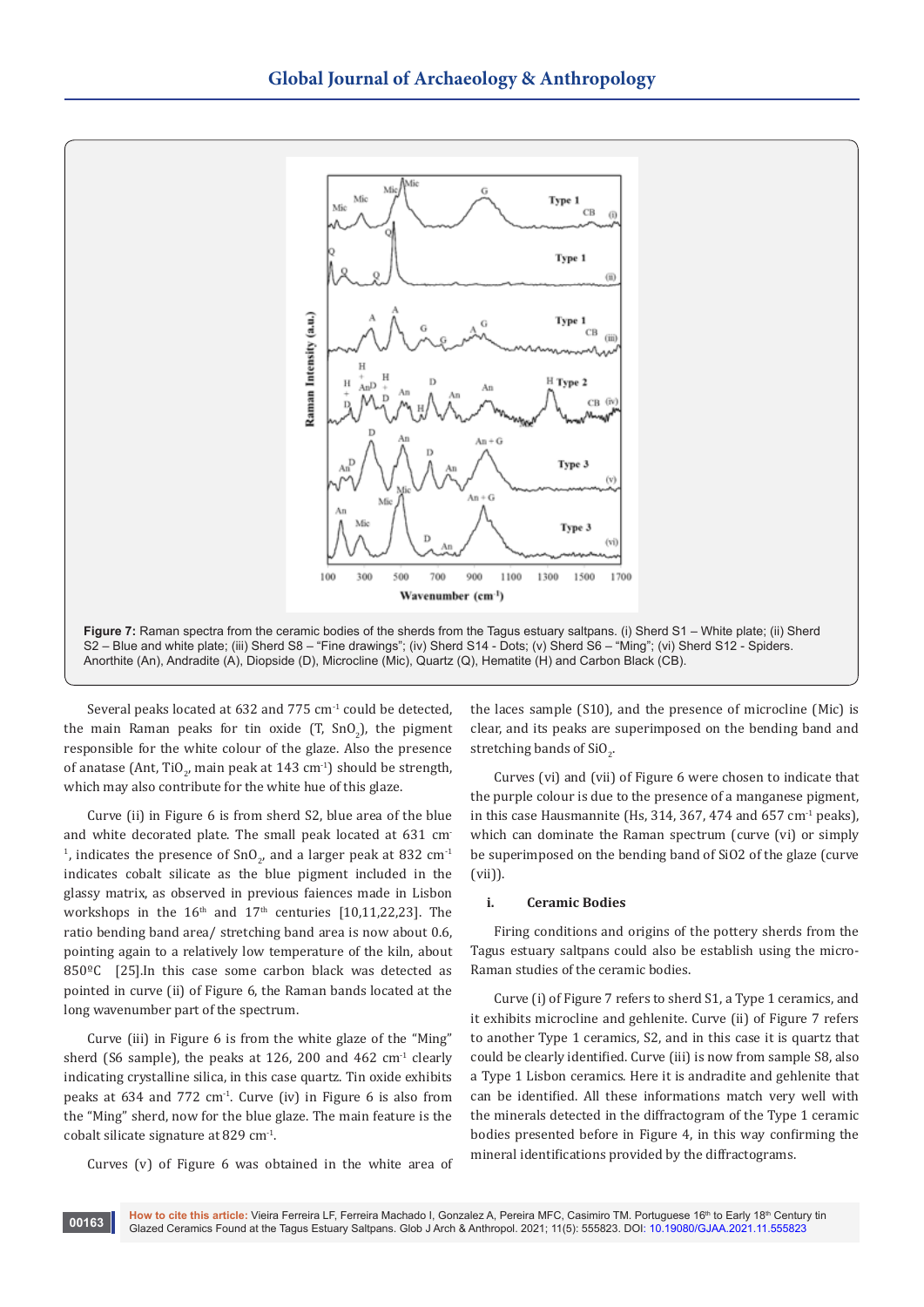In curve (iv) of Figure 7, which refers to sample S14 (dots decoration) a Type 2 ceramic body, it was possible to identify anorthite, diopside, hematite and some carbon black. Anorthite indicates high kiln temperatures, about 950ºC [22-25,27-29]. The main peaks are located at 192, 286, 471, 505, 765 and 979 cm-1. Diopside main peaks are located at 255, 320, 389, 660 and 999 cm-1 and its formation may occur at lower temperatures, at about ~850ºC [24,29]. Several peaks located at 224, 297, 412, 611, 662 and 1319 cm<sup>-1</sup> could also be detected, due to the formation of hematite (H, Fe<sub>2</sub>O<sub>3</sub>), showing that oxidizing conditions existed in the kiln during firing.

The Raman spectra of Type 3 ceramic bodies are also included in Figure 7, curve (v) for sample S6, the "Ming" sherd and curve (vi) for sample S12, the spiders sherd. Diopside, anorthite, gehlenite and microcline were identified, showing again that in this case the high temperature of the kiln enabled the formation of some anorthite, which coexists with the other minerals that are formed at lower temperatures, i.e. gehlenite and diopside.

The diffractograms presented as curves (i) and (iii) from Figure 5 – clays as collected from Travessa dos Oleiros and Prazeres clay sources, respectively, also provided an important information, namely that some albite (Alb, (NaAl $\mathrm{Si}_3\mathrm{O}_8$ )), a sodium alumino-silicate exist there. After firing in the kiln albite was totally transformed, and in the case of Type 2 and 3 ceramic bodies some anorthite was formed. Microcline, the potassium alumino-silicate, with the Raman main peaks close to albite, was detected both in the clays and remains in the ceramic bodies after firing in the kiln.

All these ceramic bodies indicate the use of Lisbon Miocene clays, and also show that in the case of the Prazeres clay source, the firing temperature of the pottery raw materials was high, as the formation of anorthite reveals. For temperatures around 950ºC anorthite is formed and it was detected in the case of Type 2 and 3 ceramic bodies. Also gehlenite and diopside exist, although in different relative amounts.

Type 1 pastes are also of Miocene origin, and were made using different raw materials from Travessa dos Oleiros or Santa Catarina, which are very rich in calcium carbonate, or these mixed with Lapa clays, which are very poor in calcium carbonate. In this case lower kiln temperatures when compared with Type 2 and 3 cases were used since no anorthite formation was detected. Some of the minerals in the raw materials remained unchanged, namely microcline and only gehlenite is formed in large amounts.

# **XRF studies**

XRF analyses were performed for all ceramic bodies of the 14 samples under study. Only about 10 mg of powder were removed from each sherd. Table 2 presents these data, expressed as weight % of the indicated oxides for major and minor elements, and parts per million (ppm) for trace elements. Also the glazes of all sherds were analysed, and some results are presented as supplementary material in Table S1.

The ratio  $R = (SiO<sub>2</sub> + Al<sub>2</sub>O<sub>3</sub> + K<sub>2</sub>O)$  / CaO

| <b>Samples</b> | Mg0      | Al2O <sub>3</sub> | SiO <sub>2</sub> | $K2$ O | CaO   | TiO <sub>2</sub> | Fe <sub>2</sub> O <sub>3</sub> | Mn       | <b>Rb</b> | <b>Sr</b> | Zr  | <b>Nb</b> | $R(*)$         |
|----------------|----------|-------------------|------------------|--------|-------|------------------|--------------------------------|----------|-----------|-----------|-----|-----------|----------------|
| S <sub>1</sub> | 1.98     | 11.33             | 50.22            | 3.34   | 21.39 | 1.55             | 10.03                          | 394      | 37        | 380       | 174 | 23        | 3              |
| S <sub>2</sub> | $nd/$ nq | 13                | 50.25            | 2.88   | 23.48 | 1.4              | 8.89                           | 325      | 31        | 237       | 165 | 21        | 2.8            |
| S <sub>3</sub> | 1.66     | 12.54             | 56.58            | 3.72   | 13.45 | 1.35             | 10.59                          | 298      | 57        | 178       | 141 | 20        | 5.4            |
| <b>S4</b>      | 1.7      | 11.99             | 43.19            | 1.78   | 32.5  | 1.3              | 7.47                           | $nd/$ nq | 30        | 252       | 184 | 24        | 1.8            |
| S <sub>5</sub> | 2.1      | 12.26             | 47.33            | 1.58   | 26.78 | 1.4              | 8.47                           | $nd/$ nq | 29        | 422       | 180 | 26        | 2.3            |
| S <sub>6</sub> | 2.21     | 14.35             | 43.68            | 1.78   | 25.93 | 1.35             | 10.59                          | 415      | 45        | 330       | 197 | 32        | 2.3            |
| <b>S7</b>      | $nd/$ nq | 13.73             | 52.11            | 3.08   | 20.04 | 1.73             | 9.24                           | $nd/$ nq | 37        | 431       | 153 | 28        | 3.4            |
| S <sub>8</sub> | 1.99     | 10.42             | 47.58            | 1.97   | 30.06 | 1.16             | 6.75                           | $nd/$ nq | 34        | 319       | 131 | 23        | $\overline{2}$ |
| S <sub>9</sub> | 2.23     | 11.13             | 45.62            | 1.93   | 29.61 | 1.38             | 8.03                           | $nd/$ nq | 26        | 245       | 160 | 23        | 2              |
| <b>S10</b>     | 1.86     | 12.08             | 58.34            | 3.05   | 13.04 | 1.67             | 9.86                           | $nd/$ nq | 27        | 442       | 167 | 28        | 5.6            |
| <b>S11</b>     | 2.35     | 11.31             | 48.53            | 1.5    | 26.92 | 1.22             | 8.1                            | $nd/$ nq | 30        | 289       | 217 | 25        | 2.3            |
| <b>S12</b>     | 1.66     | 12.66             | 51.53            | 2.48   | 21.58 | 1.5              | 8.49                           | $nd/$ nq | 41        | 488       | 248 | 27        | 3.1            |
| <b>S13</b>     | 2.16     | 12.11             | 48.74            | 1.68   | 23.46 | 1.33             | 10.42                          | $nd/$ nq | 24        | 342       | 181 | 23        | 2.7            |
| <b>S14</b>     | 2.94     | 12.54             | 48.37            | 1.46   | 25.34 | 1.27             | 8.01                           | $nd/$ nq | 30        | 300       | 184 | 23        | 2.5            |

**Table 2:** Chemical composition of the powdered ceramic pastes of the Tagus saltpans' ceramics obtained by XRF, wt.% for major and minor constituents and ppm for trace elements.

(The estimated error for major elements (Si and Al) was ≤ 3%, for minor elements (K, Ca and Fe) ≤ 4% and for trace elements ≤ 8%)

(\*) Ratio, R = (SiO<sub>2</sub>+Al<sub>2</sub>O<sub>3</sub>+K<sub>2</sub>O)/CaO

(nd: not detected; nq: not quantified).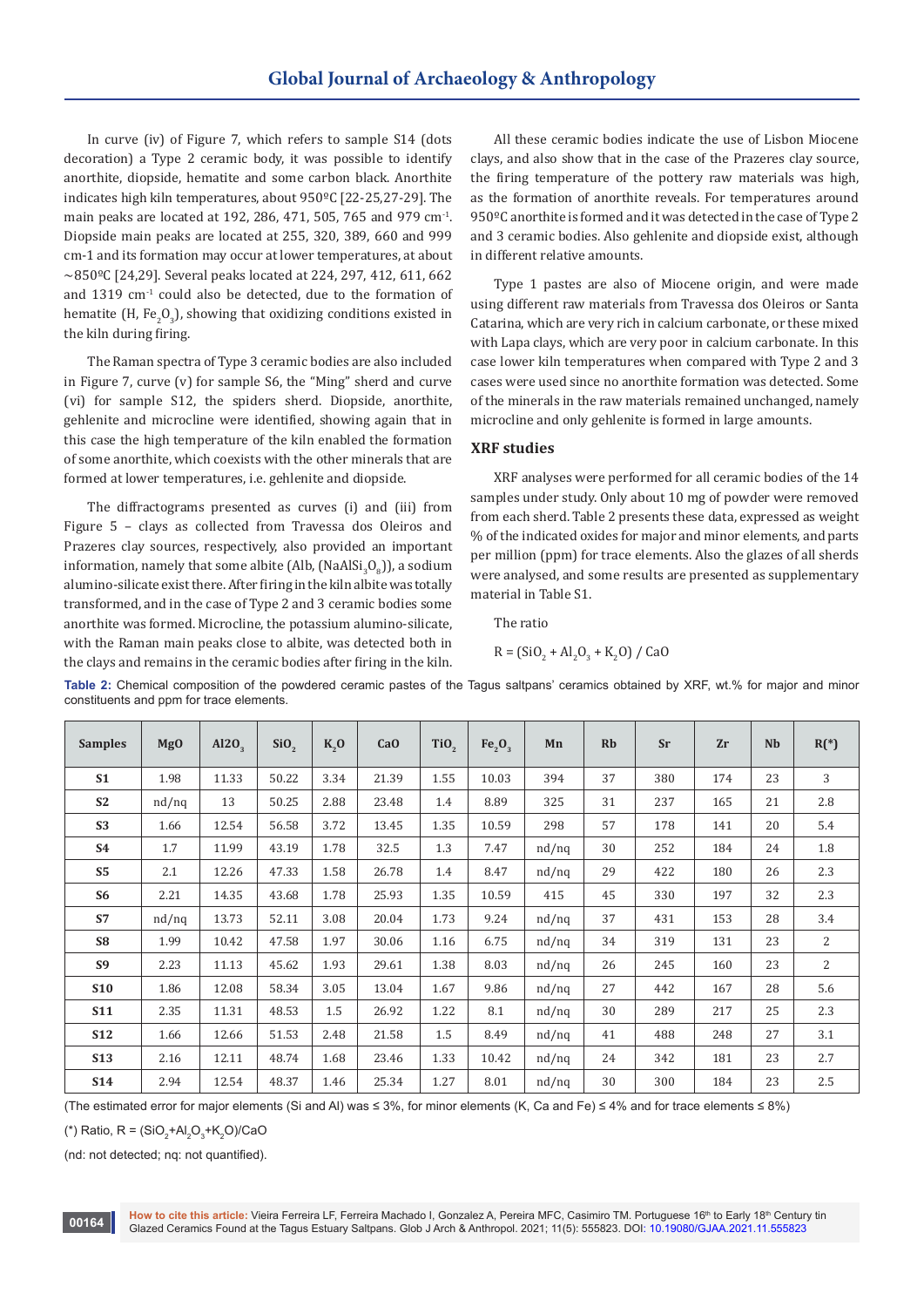# **Global Journal of Archaeology & Anthropology**

|                 | Glazes | Mg0      | AI <sub>2</sub> O <sub>3</sub> | Si <sub>O</sub> | $P_2O_5$ | SO.    | K <sub>0</sub> | CaO      | TiO <sub>2</sub> | MnO  | $Fe_2O_2$ | Co <sub>0</sub> | <b>NiO</b> | CuO      | ZnO      | $As_{2}O_{2}$ | SnO  | P <sub>b</sub> O |
|-----------------|--------|----------|--------------------------------|-----------------|----------|--------|----------------|----------|------------------|------|-----------|-----------------|------------|----------|----------|---------------|------|------------------|
| S1              | White  | $nd/$ ng | 3.89                           | 33.737          | 1.04     | 27.306 | 2.43           | $nd/$ ng | 0.11             | 0.13 | 0.41      | $nd/$ ng        | $nd/$ ng   | $nd/$ ng | $nd/$ ng | 2.78          | 4.45 | 23.716           |
| S <sub>2</sub>  | Blue   | 1.29     | 4.52                           | 46.32           | 1.14     | 19.8   | 5.44           | 0.48     | 0.14             | 0.08 | 1.65      | 0.74            | 0.44       | $nd/$ ng | 0.02     | 2.27          | 3.26 | 12.41            |
| S6              | White  | 1.33     | 4.71                           | 49.53           | 0.96     | 18.11  | 3.72           | $nd/$ ng | 0.24             | 0.09 | 0.56      | $nd/$ ng        | 0.02       | $nd/$ ng | $nd/$ ng | 1.23          | 3.26 | 16.23            |
|                 | Blue   | $nd/$ ng | 3.76                           | 43.39           | 1.12     | 22.14  | 2.96           | $nd/$ ng | 0.11             | 0.11 | 1.87      | 0.33            | 0.11       | $nd/$ ng | 0.01     | 2.16          | 3.24 | 18.69            |
| S <sub>13</sub> | Purple | 1.39     | 5.09                           | 38.25           | 1.07     | 21.98  | 4.02           | $nd/$ ng | 0.15             | 1.53 | 0.63      | $nd/$ ng        | 0.03       | $nd/$ ng | $nd/$ ng | 1.8           | 4.55 | 19.52            |
| S14             | White  | $nd/$ ng | 4.27                           | 44.46           | 0.94     | 23.11  | 3.71           | $nd/$ ng | 0.16             | 0.36 | 0.4       | 0.02            | 0.04       | $nd/$ ng | $nd/$ ng | 1.67          | 4.24 | 16.62            |
|                 | Purple | $nd/$ ng | 5.24                           | 36.45           | 0.99     | 23.49  | 3.56           | 0.19     | 0.13             | 3.76 | 1.28      | 0.08            | 0.07       | 0.02     | 0.01     | 1.77          | 4.53 | 18.43            |

**Table S1:** Chemical composition of the glaze pigments of the Tagus saltpans' representative ceramics obtained by XRF, wt.% .( nd: not detected; nq: not quantified).

was used here to quantify the relative amounts of the structural and most abundant components of the ceramic pastes,  $(SiO<sub>2</sub> + Al<sub>2</sub>O<sub>3</sub> + K<sub>2</sub>O)$ , related to calcium fractions (CaO). This methodology was used previously in other recent publications from our group [12,13,16,17,22,23]. Table 2 presents the R values for all Tagus saltpans' sherds. Table 3 presents similar values for

**00165**

the raw materials obtained from several Lisbon clay sources, commonly used in Lisbon workshops from the mid-16<sup>th</sup> to the early 18<sup>th</sup> centuries, in the western part of Lisbon [12-14,22,23]: Prazeres, Travessa dos Oleiros, Santa Catarina, Santos-o-Velho and Sant'Ana à Lapa.

**Table 3:** Chemical composition of the raw materials (clays as collected) used to produce pottery in the western part of Lisbon city, obtained by XRF, wt.% for the major and minor constituents and ppm for trace elements. (nd: not detected; nq: not quantified).

| <b>Samples</b>       | <b>MgO</b> | AI <sub>2</sub> O <sub>3</sub> | SiO <sub>2</sub> | $K2$ O | CaO   | TiO <sub>2</sub> | $Fe_{2}O_{3}$ | Mn       | <b>Rb</b> | Sr  | Zr  | <b>Nb</b> | $R(*)$ |
|----------------------|------------|--------------------------------|------------------|--------|-------|------------------|---------------|----------|-----------|-----|-----|-----------|--------|
| Prazeres             | 1.5        | 11.61                          | 45.44            | 3.58   | 30.48 | 0.73             | 6.61          | $nd/$ ng | 48        | 95  | 96  | 11        | 2      |
| Santa Catarina (SC)  | 2.2        | 8                              | 35.71            | 3.13   | 44.36 | 0.66             | 5.87          | $nd/$ ng | 39        | 249 | 97  | 11        | 1.1    |
| Travessa Oleiros     | $nd/$ nq   | 6.67                           | 33.11            | 2.28   | 48.01 | 0.68             | 4.51          | $nd/$ ng | 28        | 141 | 96  | 9         | 0.9    |
| Santos-o-Velho       | 2.76       | 3.42                           | 17.33            | 0.49   | 68.91 | 0.43             | 2.07          | 258      | 9         | 240 | 51  | 7         | 0.3    |
| Sant'Ana à Lapa (SL) | 1.28       | 11.85                          | 71.09            | 4.54   | 2.76  | 1.32             | 7.8           | $nd/$ ng | 65        | 60  | 215 | 17        | 31.7   |
| 50% SC + 50% SL      | 1.97       | 10.47                          | 50.46            | 4.02   | 24.22 | 1.12             | 7.66          | $nd/$ ng | 60        | 167 | 162 | 17        | 2.7    |
| 30% SC + 70% SL      | $nd/$ nq   | 11.72                          | 58.46            | 4.39   | 16.11 | 1.24             | 8.01          | $nd/$ nq | 65        | 139 | 177 | 18        | 4.6    |

(The estimated error for major elements (Si and Al) was ≤ 3%, for minor elements (K, Ca and Fe) ≤ 4% and for trace elements ≤ 8%) (\*) Ratio, R =  $(SiO_2 + Al_2O_3 + K_2O)/$  CaO.



**Figure 8:** Scatterplot of K/Si versus Ca/Si count ratios for the pastes of the Tagus saltpans' ceramics. The contents of K and Ca measured by XRF were normalized to the Si content.

How to cite this article: Vieira Ferreira LF, Ferreira Machado I, Gonzalez A, Pereira MFC, Casimiro TM. Portuguese 16<sup>th</sup> to Early 18<sup>th</sup> Century tin Glazed Ceramics Found at the Tagus Estuary Saltpans. Glob J Arch & Anthropol. 2021; 11(5): 555823. DOI: [10.19080/GJAA.2021.11.5558](http://dx.doi.org/10.19080/GJAA.2021.11.555823)23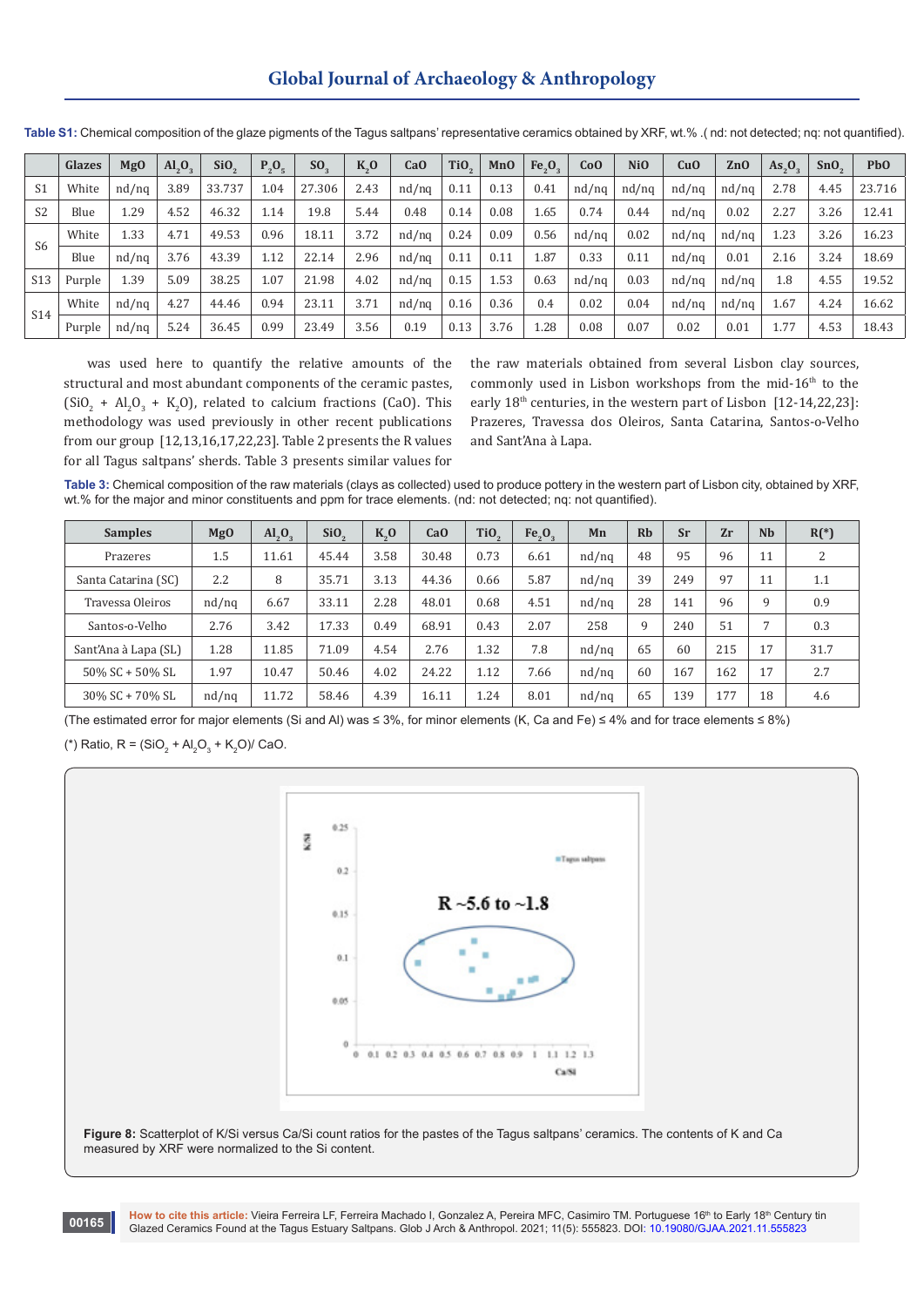From the analysis of the R values from Table 2, which refer to samples S1 to S14 presented in Figure 3 and the R values presented for the clays (as collected from the clay sources, Table 3), one can see that Prazeres clays were in many cases used without temper i.e., without mixing with clays from other sources [30]. The initial amount of calcite in those clays was suitable to produce a good ceramic body after firing in the kiln's workshop. However, in the cases of Santa Catarina, Travessa dos Oleiros and Santos-o-Velho, the R values point to mixtures with the Sant'Ana

à Lapa clay. It is important to stress that the Sant'Ana à Lapa clay, used as collected, does not produce a ceramic paste compatible with the one observed in the samples S1 to S14.

Figure 8 presents a scatter plot of K/Si versus Ca/Si (% wt ratio) for all the 14 sherds under study. A previous normalization of the K and Ca contents to Si content, the main component of the body of the ceramics, was made, avoiding errors from empirical measurements and data treatment procedures [31] (Figure 9).



The ratio R lays in a band of  $\sim$  5.6 to  $\sim$  1.8 for the 14 ceramics' pastes inside the ellipse, clearly indicating its Miocene Origin, as previously observed for studies of Lisbon ceramics [12,13,16,22]. These R values establish a clear difference for the ceramics produced south of Tagus River with Pliocene clays, where the R parameter lays in a very large range (usually  $\sim$ 150 to  $\sim$ 500), meaning the total absence or much reduced amount of calcite in the raw material of this origin [13].

# **Conclusion**

Sherds from pottery produced in Lisbon workshops, starting in the mid- $16<sup>th</sup>$  century and reaching high levels of quality in the  $17<sup>th</sup>$  and early  $18<sup>th</sup>$  century, were used as aggregates in the walls of the saltpans located South shore of Tagus River.

The mineralogical study of the ceramic bodies of those pottery sherds revealed three types of pastes: in Type 1, quartz, gehlenite and andradite were detected as major mineral components, indicating relatively low firing temperatures in the kiln,  $\sim$ 850 $^{\circ}$ C. In Types 2 and 3, high amounts of anorthite were detected, muscovite was absent and some diopside and gehlenite were also present, indicating a kiln temperature of about 950ºC. Also, firing was long enough to enable the formation of anorthite.

Clays used in several common pastes of the sherds found at Tagus saltpans were collected at Prazeres clay sources, as the R values and diffractograms indicate. In some other cases clays from Santa Catarina, Travessa dos Oleiros or Santos-o-Velho may also have been used but now tempered with Lapa clays, where the calcite weight percentage is much more reduced, as indicated for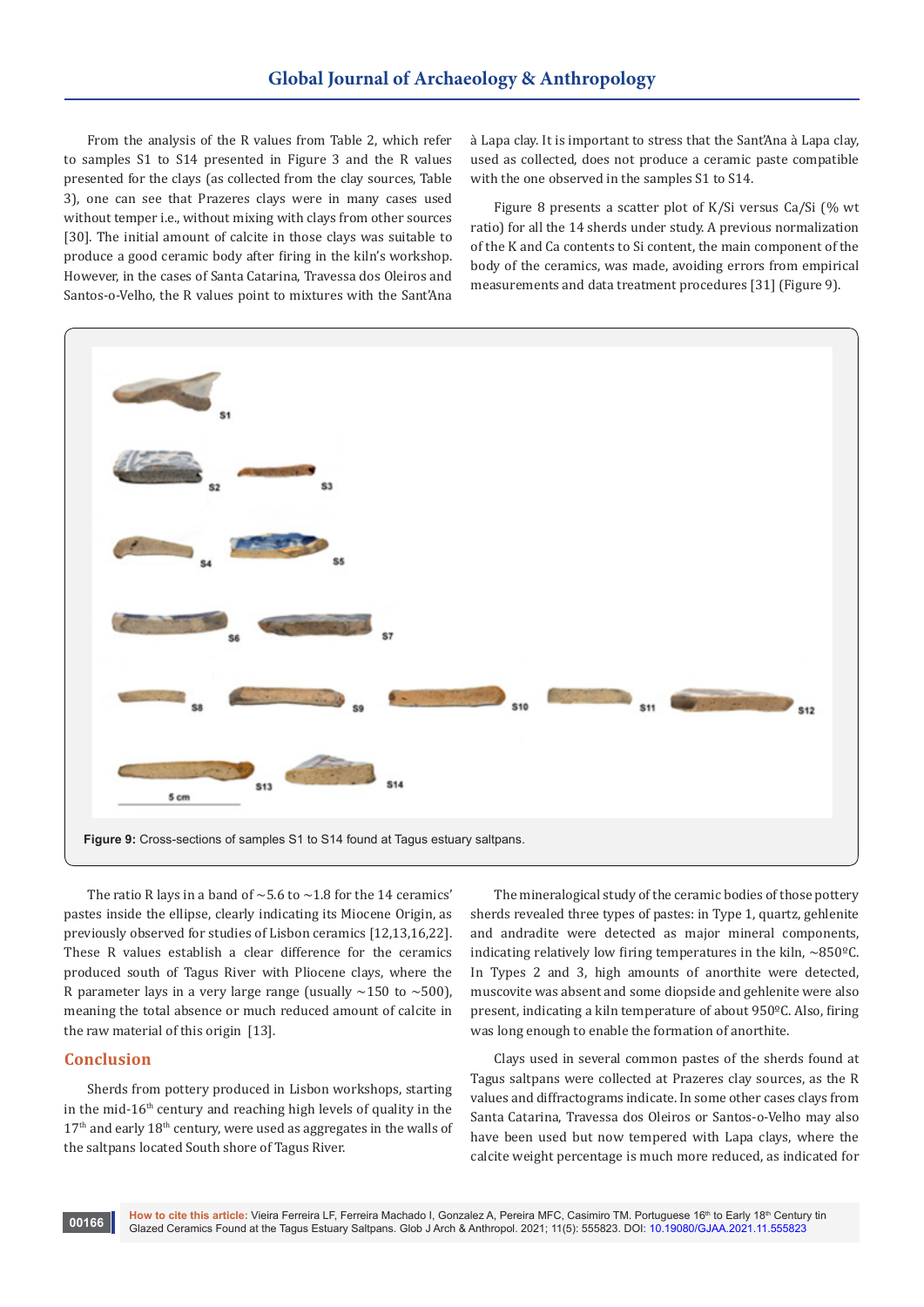the R values presented in (Tables 2 & 3). In this study, 7 sherds are of Type1 pastes, 2 samples are of Type 2 and 5 are of Type 3, all of Miocene origin.

The Raman assignments confirmed most XRD mineral identifications for Types 1, 2 and 3 ceramic bodies, and also provided additional information on the glazes: the pigments used in all sherds were identified on the white, blue and purple glazes on the surface of the sherds: tin oxide in the white surfaces, cobalt silicate for the blue and Hausmannite, a manganese oxide for the purple traces of the decoration.

All the data presented in this work provide complementary archaeometric informations on Lisbon's pottery production (faience) from the mid-16<sup>th</sup> century to the 17<sup>th</sup> and early 18<sup>th</sup> centuries, following previous studies on this topic by our Group.

## **Acknowledgements**

Thanks are due to FCT, Portugal, for the funding of projects UID/NAN/50024/2019 and M-ERA-MNT/0002/2015.

## **References**

**00167**

- 1. Amorim I (2008) A articulação do sal português aos circuitos mundiais: antigos e novos consumos. Universidade do Porto, Portugal.
- 2. Amorim I (2008) L'industrie de la conserverie de poisson au Portugal et l'utilisation du sel. In: Sels et salines de l'Europe Atlantique. PUR, Rennes, pp: 307-311.
- 3. Pinto S, Amorim I (2017) O mercado internacional de sal de Aveiro na Época Moderna. In: Garrido A. (coord.) Aveiro e a Expansão Marítima Portuguesa 1400-1800. Âncora Editora, Aveiro, pp: 179-194.
- 4. Casimiro TM (2013) From Portugal to Newfoundland in the  $17<sup>th</sup>$ century: supplying European colonies or provisioning a fishery. In: Pope P (edn.), Exploring New World Transitions. Boydell, Woodbridge, Canada, pp: 224-232.
- 5. Casimiro TM (2013) Faiança portuguesa datação e evolução cronoestilística. Revista Portuguesa de Arqueologia 16: 351-367.
- 6. Casimiro TM, Henriques JP, Filipe V, Boavida C (2018) Lead glazed ceramics in Lisbon (16th-18th centuries). In: Pereira S, Marluci M, Rodrigues J (eds.), GlazeArt 2018. International Conference Glazed Ceramics in Cultural Heritage. LNEC, Lisboa, Portugal, pp: 268-282.
- 7. Page M (2002) The first Global Village, How Portugal changed the world. Editorial Notícias, Lisboa, Portugal.
- 8. Boxer CR (1969) The Portuguese Seaborne Empire 1415–1825. Hutchinson, UK.
- 9. Marques AHO (1972) History of Portugal: From Lusitania to Empire. Vol. 1. Columbia University Press, USA
- 10. [Vieira Ferreira LF, Casimiro TM, Colomban Ph \(2013a\) Portuguese](https://www.sciencedirect.com/science/article/abs/pii/S1386142512011651?via%3Dihub)  tin-glazed earthenware from the  $17<sup>th</sup>$  century: pigments and glazes [characterization. Spectrochim Acta Part A 104: 437-444.](https://www.sciencedirect.com/science/article/abs/pii/S1386142512011651?via%3Dihub)
- 11. [Vieira Ferreira LF, Ferreira Machado I, Ferraria AM, Casimiro TM,](https://www.sciencedirect.com/science/article/abs/pii/S0169433213015043?via%3Dihub)  [Colomban Ph \(2013b\) Portuguese tin-glazed earthenware from the](https://www.sciencedirect.com/science/article/abs/pii/S0169433213015043?via%3Dihub)  16<sup>th</sup> century: a spectroscopic characterization of pigments, glazes and [pastes. Appl Surf Sci 285P: 144-152.](https://www.sciencedirect.com/science/article/abs/pii/S0169433213015043?via%3Dihub)
- 12. [Vieira Ferreira LF, Ferreira DP, Conceição DS, Santos LF, Pereira MFC, et](https://www.sciencedirect.com/science/article/abs/pii/S1386142515005624?via%3Dihub)  al. (2015a) Portuguese tin-glazed earthenware from the 17<sup>th</sup> century. [Part 2: a spectroscopic characterization of pigments, glazes and pastes](https://www.sciencedirect.com/science/article/abs/pii/S1386142515005624?via%3Dihub)

[of the three main production centres. Spectrochim Acta A 149: 285-](https://www.sciencedirect.com/science/article/abs/pii/S1386142515005624?via%3Dihub) [294.](https://www.sciencedirect.com/science/article/abs/pii/S1386142515005624?via%3Dihub)

- 13. [Vieira Ferreira LF, Gonzalez A, Pereira MFC, Santos LF, Casimiro TM,](https://www.sciencedirect.com/science/article/pii/S0272884215014224?via%3Dihub)  et al. (2015b) Spectroscopy of  $16<sup>th</sup>$  century Portuguese tin-glazed [earthenware produced in the region of Lisbon. Ceram Intern 41\(10\):](https://www.sciencedirect.com/science/article/pii/S0272884215014224?via%3Dihub)  [13433-13446.](https://www.sciencedirect.com/science/article/pii/S0272884215014224?via%3Dihub)
- 14. Lepierre C (1899) Estudo Chimico e Technologico sobre a Cerâmica Portuguesa Moderna. Imprensa Nacional, Lisboa, Portugal.
- 15. Filipe I, Fabião C (2006) Uma unidade de produção de preparados de peixe de época romana na Casa do Governador da Torre de Belém (Lisboa): uma primeira apresentação. Arqueologia e História 58:103- 118.
- 16. [Vieira Ferreira LF, Sousa EDe, Pereira MFC, Guerra S, Ferreira Machado](https://www.sciencedirect.com/science/article/pii/S0272884219334601?via%3Dihub)  [I \(2020a\) An archaeometric study of the Phoenician ceramics found at](https://www.sciencedirect.com/science/article/pii/S0272884219334601?via%3Dihub)  [the São Jorge Castle's hill in Lisbon. Ceram Intern 46\(6\): 7659-7666.](https://www.sciencedirect.com/science/article/pii/S0272884219334601?via%3Dihub)
- 17. [Vieira Ferreira LF, Barros L, Ferreira Machado I, Pereira MFC, Casimiro](https://analyticalsciencejournals.onlinelibrary.wiley.com/doi/abs/10.1002/jrs.5802)  [TM \(2020b\) An archaeometric study of a Late Neolithic cup and coeval](https://analyticalsciencejournals.onlinelibrary.wiley.com/doi/abs/10.1002/jrs.5802)  [and Chalcolithic ceramic sherds found in the São Paulo Cave, Almada,](https://analyticalsciencejournals.onlinelibrary.wiley.com/doi/abs/10.1002/jrs.5802)  [Portugal. J Raman Spectrosc 51\(3\): 483-492.](https://analyticalsciencejournals.onlinelibrary.wiley.com/doi/abs/10.1002/jrs.5802)
- 18. Zbyszewski G (1963) Carta Geológica dos Arredores de Lisboa na escala 1/50 000 – notícia explicativa da folha 4 – Lisboa. Serviços Geológicos de Portugal, Lisboa, Portugal.
- 19. Mangucci A (1996) Olarias de Louça e Azulejo da Freguesia de Santoso-Velho: dos meados dos séculos XVI aos meados do século XVII. Al-Madan. IIª Série 5:155-168.
- 20. Batalha L, Câmpoa A, Cardoso G, Neto N, Rebelo P, et al. (2012) Vestígios de um centro produtor de faiança dos séculos XVII e XVIII: dados de uma intervenção arqueológica na Rua de Buenos Aires, nº10. In: Velhos e Novos Mundos Estudos de Arqueologia Moderna. Centro de História de Além-Mar, Lisboa, pp: 951-962.
- 21. Batalha L, Cardoso G (2016) Evidências de produção oleira do século XVI a meados do século XVII no Largo de Jesus (Lisboa). In Actas do I Encontro de Arqueologia de Lisboa-uma cidade em escavação. Câmara Municipal de Lisboa, Lisboa, Portugal.
- 22. [Vieira Ferreira LF, Ferreira Machado I, Pereira MFC, Casimiro](https://onlinelibrary.wiley.com/doi/abs/10.1111/arcm.12336)  [TM \(2018a\) Portuguese Blue-on-Blue 16](https://onlinelibrary.wiley.com/doi/abs/10.1111/arcm.12336)<sup>th</sup>-17<sup>th</sup> Century Pottery. [Archaeometry 60\(4\): 695-712.](https://onlinelibrary.wiley.com/doi/abs/10.1111/arcm.12336)
- 23. [Vieira Ferreira LF, Ferreira Machado I, Gonzalez A, Pereira MFC,](https://link.springer.com/article/10.1007%2Fs00339-018-2197-x)  [Casimiro TM \(2018b\) A new fifteenth-to-sixteenth-century pottery](https://link.springer.com/article/10.1007%2Fs00339-018-2197-x)  [kiln on the Tagus basin, Portugal. Appl Phys A 124:770-782.](https://link.springer.com/article/10.1007%2Fs00339-018-2197-x)
- 24. Porras AG, Capelli C, Cabella R, Pastor JR, Cardell C (2012) Ceramic Production in Granada and the southeast of the Iberian Peninsula during the middle Ages. Medieval Ceramics 33: 29-42.
- 25. [Colomban Ph, Tournié A, Bellot-Gurlet L \(2006\) Raman identification](https://analyticalsciencejournals.onlinelibrary.wiley.com/doi/abs/10.1002/jrs.1515)  [of glassy silicates used in ceramics, glass and jewellery: a tentative](https://analyticalsciencejournals.onlinelibrary.wiley.com/doi/abs/10.1002/jrs.1515)  [differentiation guide. J Raman Spectrosc 37\(8\): 841-852.](https://analyticalsciencejournals.onlinelibrary.wiley.com/doi/abs/10.1002/jrs.1515)
- 26. [Caggiani MC, Barone G, Ferri LDe, Laviano R, Mangone A, et al. \(2020\)](https://analyticalsciencejournals.onlinelibrary.wiley.com/doi/10.1002/jrs.5884)  [Raman and SEM-EDS insights into technological aspects of Medieval](https://analyticalsciencejournals.onlinelibrary.wiley.com/doi/10.1002/jrs.5884)  [and Renaissance ceramics from Southern Italy. J Raman Spectrosc](https://analyticalsciencejournals.onlinelibrary.wiley.com/doi/10.1002/jrs.5884)  [52\(1\): 186-198.](https://analyticalsciencejournals.onlinelibrary.wiley.com/doi/10.1002/jrs.5884)
- 27. [Ballirano P, Vito CDe, Medeghini L, Mignardi S, Ferrini V, et al. \(2014\)](https://www.sciencedirect.com/science/article/pii/S0272884214012280?via%3Dihub)  [A combined use of optical microscopy, X-ray powder diffraction and](https://www.sciencedirect.com/science/article/pii/S0272884214012280?via%3Dihub)  [micro-Raman spectroscopy for the characterization of ancient ceramic](https://www.sciencedirect.com/science/article/pii/S0272884214012280?via%3Dihub)  [from Ebla \(Syria\). Ceram Int 40\(10\): 16409-16419.](https://www.sciencedirect.com/science/article/pii/S0272884214012280?via%3Dihub)
- 28. [Fabrizi L, Nigro L, Ballirano P, Guirguis M, Spagnoli F, et al. \(2020\) The](https://www.sciencedirect.com/science/article/abs/pii/S0169131720303604)  [Phoenician Red Slip Ware from Sulky \(Sardinia-Italy\): Microstructure](https://www.sciencedirect.com/science/article/abs/pii/S0169131720303604)  [and quantitative phase analysis. Appl Clay Science 197\(1\): 105795.](https://www.sciencedirect.com/science/article/abs/pii/S0169131720303604)